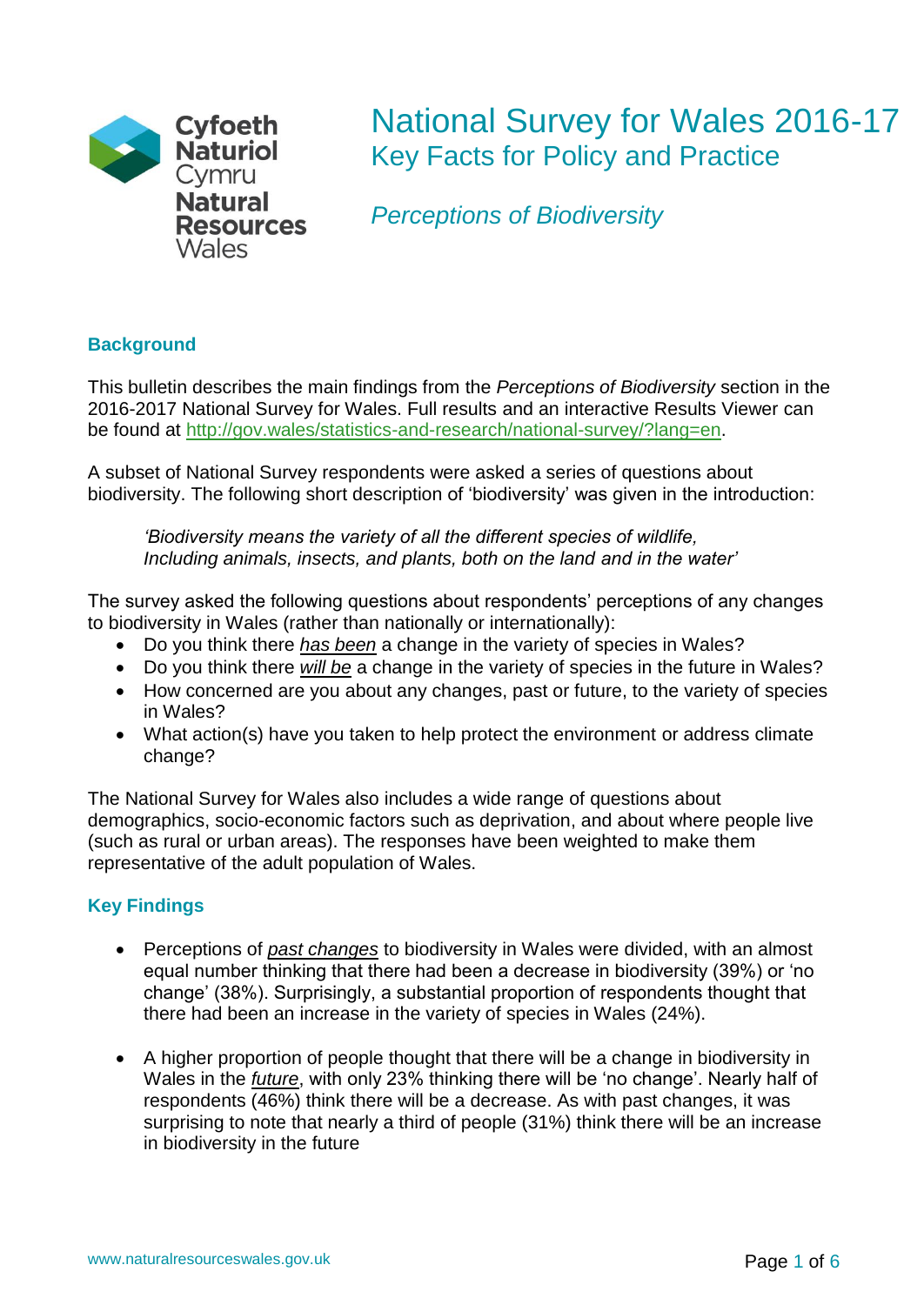- Level of concern about biodiversity change was measured on a scale of 1 to 5; the average score for adults in Wales was 3.2, indicating quite a high level of concern.
- People who are concerned about biodiversity change are much more likely to carry out pro-environmental behaviours; those who report trying to change policy through petitions or contacting elected representatives also showed the highest levels of concern.

#### **Past changes to biodiversity in Wales**

Respondents were asked if they thought there had been a change in the variety of species in Wales. An almost equal number of people thought that there had been either 'decrease' in biodiversity, or 'no change'. Surprisingly, approximately one in four people thought that there had been an 'increase' in biodiversity in Wales.

There was a noticeable difference in perceptions about past changes to biodiversity associated with age. Older people were much more likely to think that there had been a decrease in biodiversity compared to younger adults (48% of 65+ compared to 32% of 25- 44 year olds).



*Fig. 1 – Perception of change in biodiversity by age group*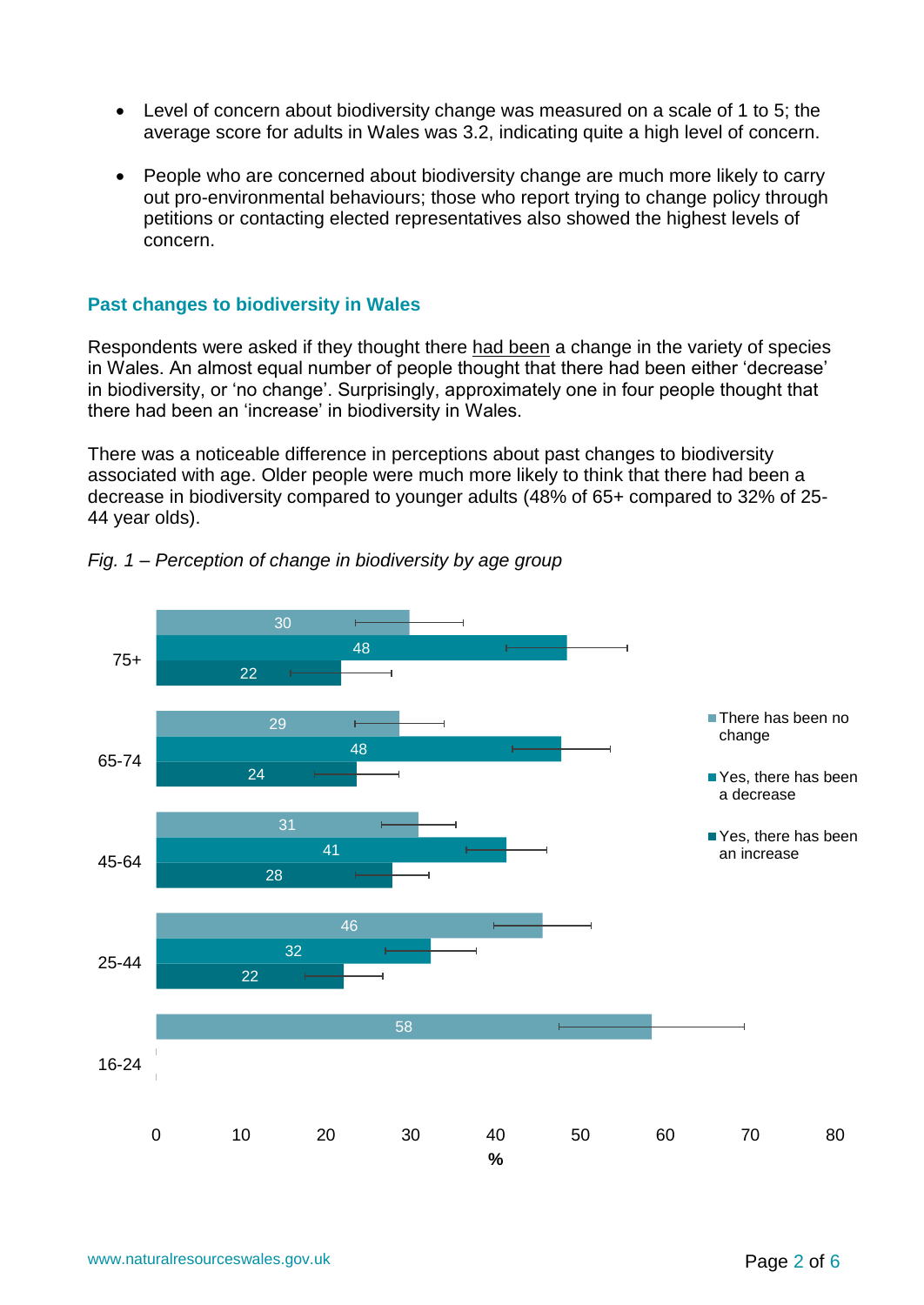The youngest people were most likely to say there had been 'no change' (58% of 16-24 year olds), although the small sample size at this age group makes firm conclusions difficult. The 'decrease' and 'increase' response options in this age group are not shown in Figure 1, because the number of respondents was too small.

Perceptions of a decline in biodiversity also appears to be moderated by education level, but not in a straightforward way. The educational groups most likely to agree that there has been a decrease are those with qualifications at National Qualifications Framework Level 4 (A-Level or equivalent) or above, and those with no qualifications. Forty-one per cent of both groups agree that biodiversity has declined. The group least likely to agree that there has been a decrease are those with qualifications at NQF Level 3 (GCSE A\*-C), 69% of whom believe that biodiversity in Wales has not changed or has increased.

### **Future changes to biodiversity in Wales**

Nearly half of respondents (46%) thought that there would be a decrease in biodiversity in the future, whilst just under a third (31%) held the opposite view and thought that there will be an increase. Approximately 1 in 4 people (23%) didn't think that there would be any change to the variety of species in Wales in the future.

Unlike the perceptions relating to past changes to biodiversity, there was little difference in views about future changes in relation to age. However, in general women were slightly more likely than men to think that there will be a decrease in biodiversity in the future.

Level of education again influenced responses - those with A-Level or equivalent qualifications were significantly more likely than others to say they expected a decrease in biodiversity in Wales in the future.

### **Level of concern about changes to biodiversity**

People were asked how concerned they were about *any changes*, past or future, to the variety of species in Wales, on a scale from 1 to 5, where 5 is the most concerned. The mean concern score for adults in Wales as a whole was 3.2.



#### *Fig. 2 – Levels of concern about biodiversity change (least to most concerned)*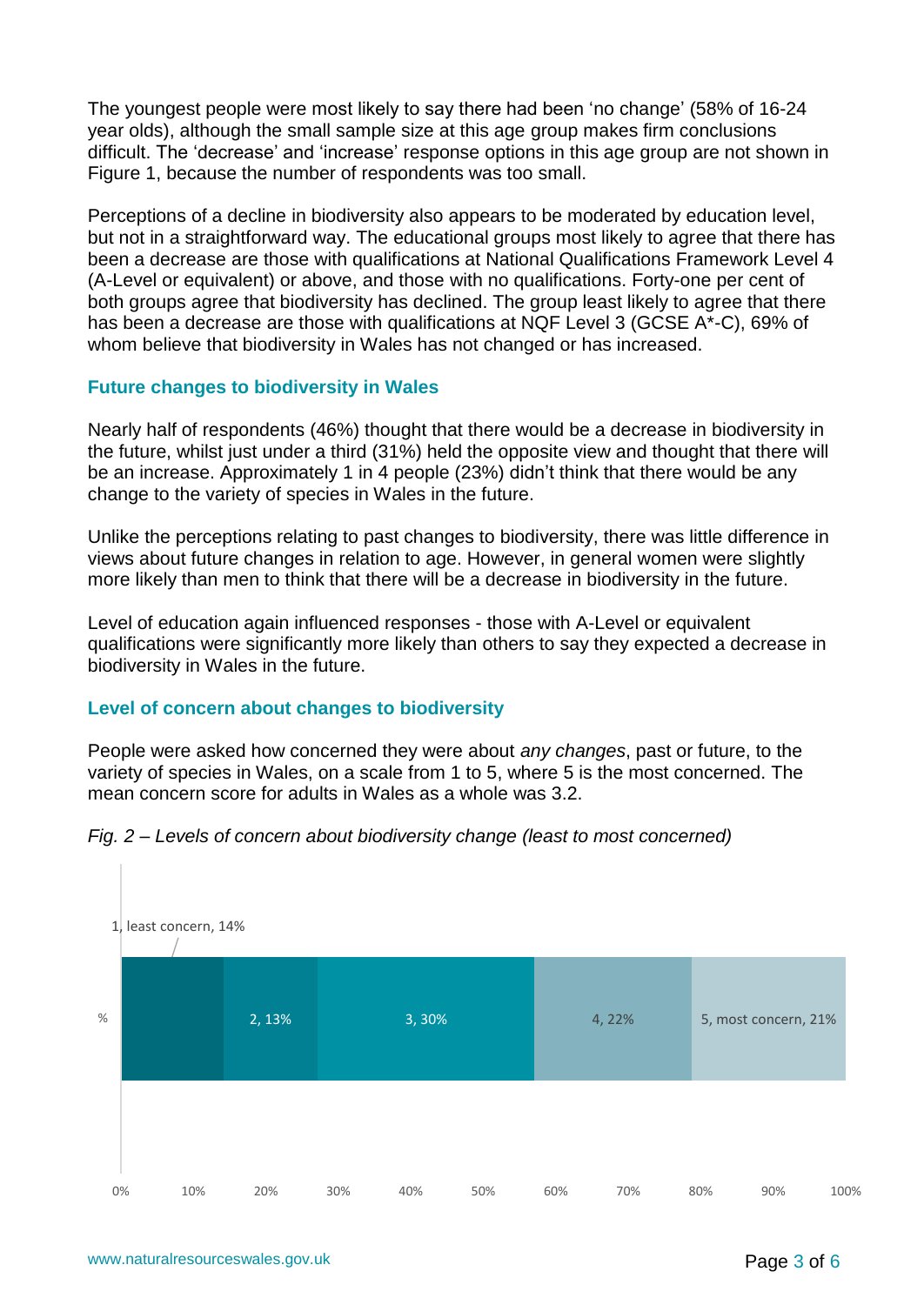In general, the effects of demographic and social variables on level of concern about biodiversity change were small. Those aged under 45 were slightly less concerned than the average, and those between 45 and 74 slightly more concerned. There were no significant effects relating to gender or material deprivation. Respondents with A-Level or equivalent qualifications were slightly more concerned than those without.

#### **Concern and behaviours**

The survey asked people if they had done any activities over the last 12 months to help protect the environment or address climate change. These ranged 'everyday' behaviours such as recycling, to household energy efficiency measures, 'green' consumerism, and environmental volunteering. Unsurprisingly, recycling was by far the most commonly undertaken activity. Interestingly, nearly half of respondents had reduced their home energy use (47%), or bought energy efficient appliances (41%), although only 7% had changed to a green energy supplier. One in four people said that they had cut down on car travel, but only 3% of respondents had been an active volunteer or member of an environmental group.



*Fig. 3- Actions taken to protect the environment or address climate change*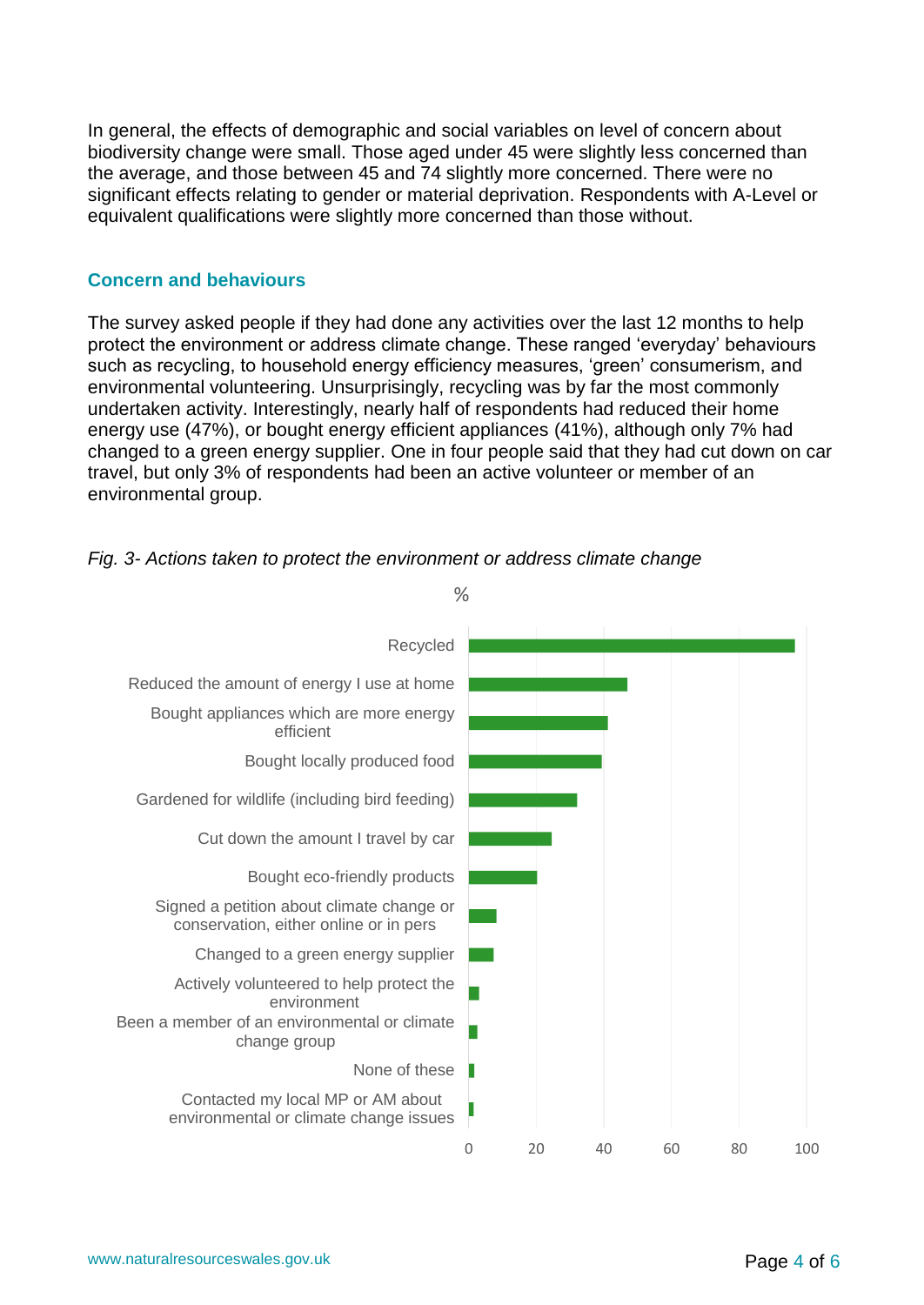- There was an interesting, and complex, relationship between actions and age. The youngest respondents (16-24) were less likely to undertake a number of behaviours, such as reducing car use, environmental consumerism, gardening for wildlife, or volunteering. This may not reflect attitudes; the youngest respondents are less likely to have a car, their own garden, or to have choices about household buying. Participation in actions to protect the environment or address climate change is highest amongst in the  $25 - 44$  and  $45 - 64$  age groups.
- Respondents living in material deprivation were less likely to undertake any of the possible actions, with the exception of signing a petition.
- Levels of concern about biodiversity change are strongly related to proenvironmental behaviours; for each activity, respondents who reported doing them showed a higher level of concern than those who didn't. The very highest levels of concern (scores over 4) were shown by those who reported doing activities broadly related to changing policy, such as contacting elected representatives, signing petitions, and joining pro-environmental groups. Those who volunteered to help protect the environment also reported high levels of concern about biodiversity change (with an average score of around 3.9).
- Pro-environmental behaviours also appear to be strongly related to perceptions about past and future biodiversity change. Those who thought that there had been a decrease in biodiversity are on average 18% more likely to carry out proenvironmental behaviours than those who think there's been an increase, and 13% more likely to do so than those who think there's been no change.
- Expected future changes to biodiversity are even more strongly related to proenvironmental behaviours. Those who expect there will be a decrease in biodiversity in Wales are 32% more likely to report doing any of the behaviours in Fig. 3 than those who expect no change and 18% more likely than those who expect an increase in biodiversity.
- Those making frequent (more than 20 visits in 4 weeks) visits to the outdoors are slightly more likely to perceive that biodiversity has changed than those who make less frequent visits. However, frequent visitors are no more likely than others to perceive a *decrease* in biodiversity in Wales; they are approximately 5% more likely to perceive an *increase*. There is a significant (although extremely weak<sup>1</sup>) relationship between frequency of outdoor recreation and level of concern about biodiversity.

#### **Metadata**

<u>.</u>

Natural Resources Wales (NRW) is a partner in the new National Survey for Wales; this is NRW's fourth publication from the 2016-17 Survey.

Technical information on the Survey, including confidence intervals for all survey items, is available from Welsh Government at the main survey page and at [http://gov.wales/statistics-and](http://gov.wales/statistics-and-research/national-survey/design-methodology/technical-information/?lang=en.)[research/national-survey/design-methodology/technical-information/?lang=en.](http://gov.wales/statistics-and-research/national-survey/design-methodology/technical-information/?lang=en.)

<sup>1</sup> Correlation co-efficient 0.58, p<0.001.